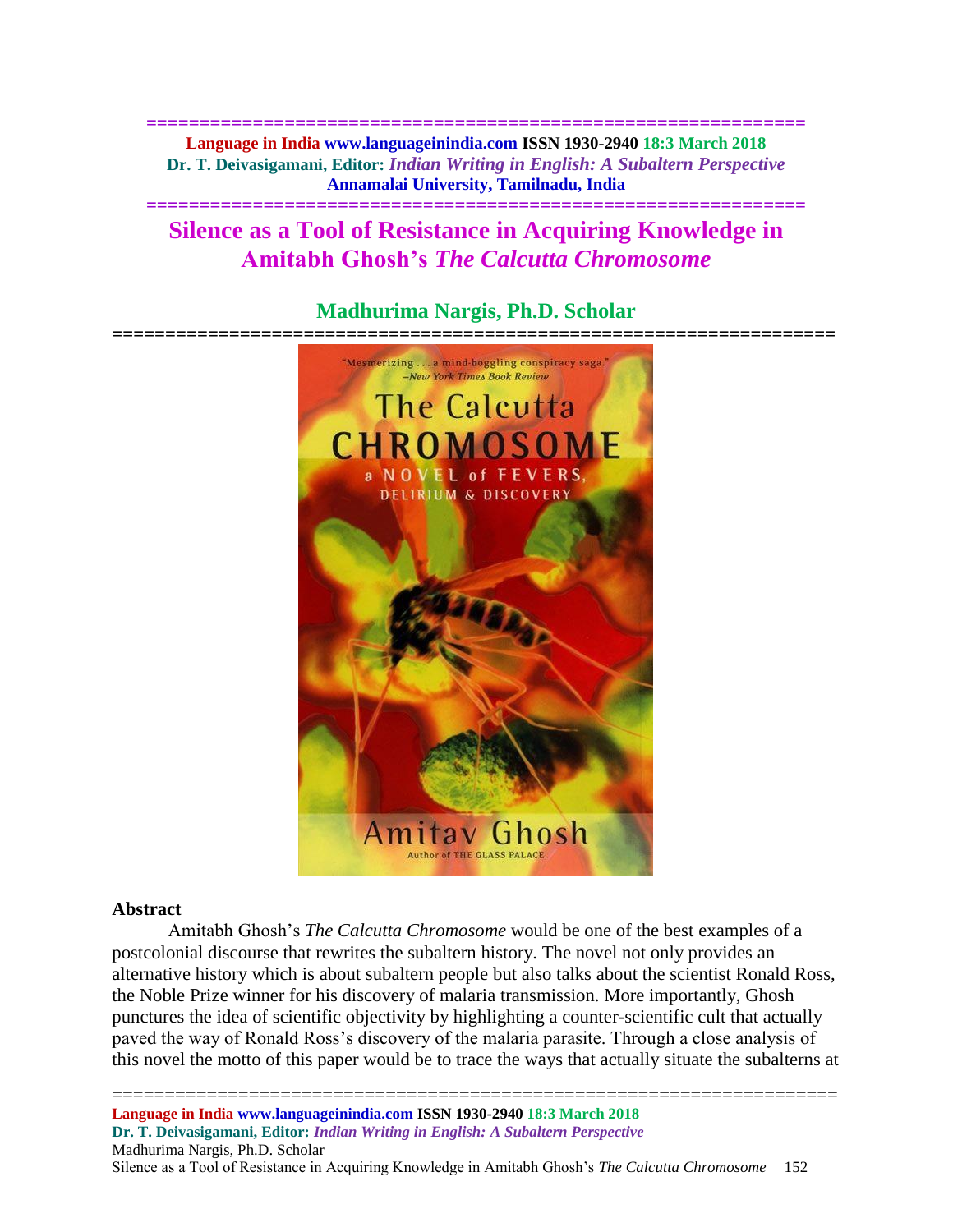the centre of this discourse. It would also go on decoding why Managala and Laakhan, the two subaltern figures chose the path of secrecy and remained silent through ages. And finally, it would also discuss how Ghosh, in this novel, actually makes the subaltern speak through silence.

#### *The Calcutta Chromosome*

Amitabh Ghosh's *The Calcutta Chromosome* is a work of science-fiction narrative. The novel centers around the character of Antar who is engaged in his search of his former colleague L. Murugan, who happened to be writing about the possibilities of a subaltern cult as the driving force behind Ronald Ross's award-winning discovery of the malaria parasite. The group comprised two subaltern figures, including the scavenger woman Mangala and Ross's favorite servant Laakhan. The group experimented with pigeon sacrifice and religious rituals in their ultimate quest of achieving immortality.

*The Calcutta Chromosome* as a science-fiction narrative not only fictionalizes the lives of the scientists but also claims that non-scientific cult may be as valid as those sanctioned by legitimate forms of knowledge. Thereby, the novel is a postcolonial discourse where Ghosh deliberately switches the central attraction from the oppressor to the oppressed. But if so, why is Mangala, the doubly marginalized, oppressed woman silent throughout the novel? Through a close analysis of this novel the motto of this paper would be to trace the ways that actually situate the subalterns at the centre of this discourse. It would also go on decoding why Managala and Laakhan chose the path of secrecy and remained silent through ages.

### **Three Narrators**

The narrative consists of three narrators: an omniscient narrator, Murugan and Sonali Das. The novel is a replica of multiple juxtapositions where the author places science and counter-science, fiction and reality together and while doing so provides an alternative story to the subaltern. The novel begins sometime in the future with Antar, an Egyptian working in the information industrial technology. Antar comes across a distressed identity card and tries to retrieve its owner through his super advanced computer AVA. AVA with its powerful search engine traces the card to be of Murugan, a former Indian colleague of him who mischievously disappeared in Calcutta in 1995. Murugan had his keen interest in Ronald Ross and specialized on him. He does research on Ross and comes up with the doubt of an untold story. Murugan believed Ross has been manipulated by a group of Indian counter-science cult responsible to lead Ross to a particular direction and wrote an article: "An Alternative Interpretation of Late 19<sup>th</sup> Century Malaria Research. Is There A Secret History?" There is indeed a secret story weaved my Mangala, the sweeper woman who manipulated the scientist Ross in order to help her much advanced discovery, the ultimate prize of gaining immortality. Here, at this point the novelist emphasizes on the issue that scientific discovery was not a one way process brought to India only, but is a work of mutual collaboration of both the ruler and the ruled.

#### **Not Merely a Postcolonial Text**

Nevertheless, it is hard to categorise *The Calcutta Chromosome* as a postcolonial text only as Ghosh experimented with boundaries. Here, fiction and facts blend and clash making multiple aspects possible. The novel can be termed a scientific memoir, science fiction, historical narrative and a detective novel at the same time. Mike Frangos, in his essay "The End of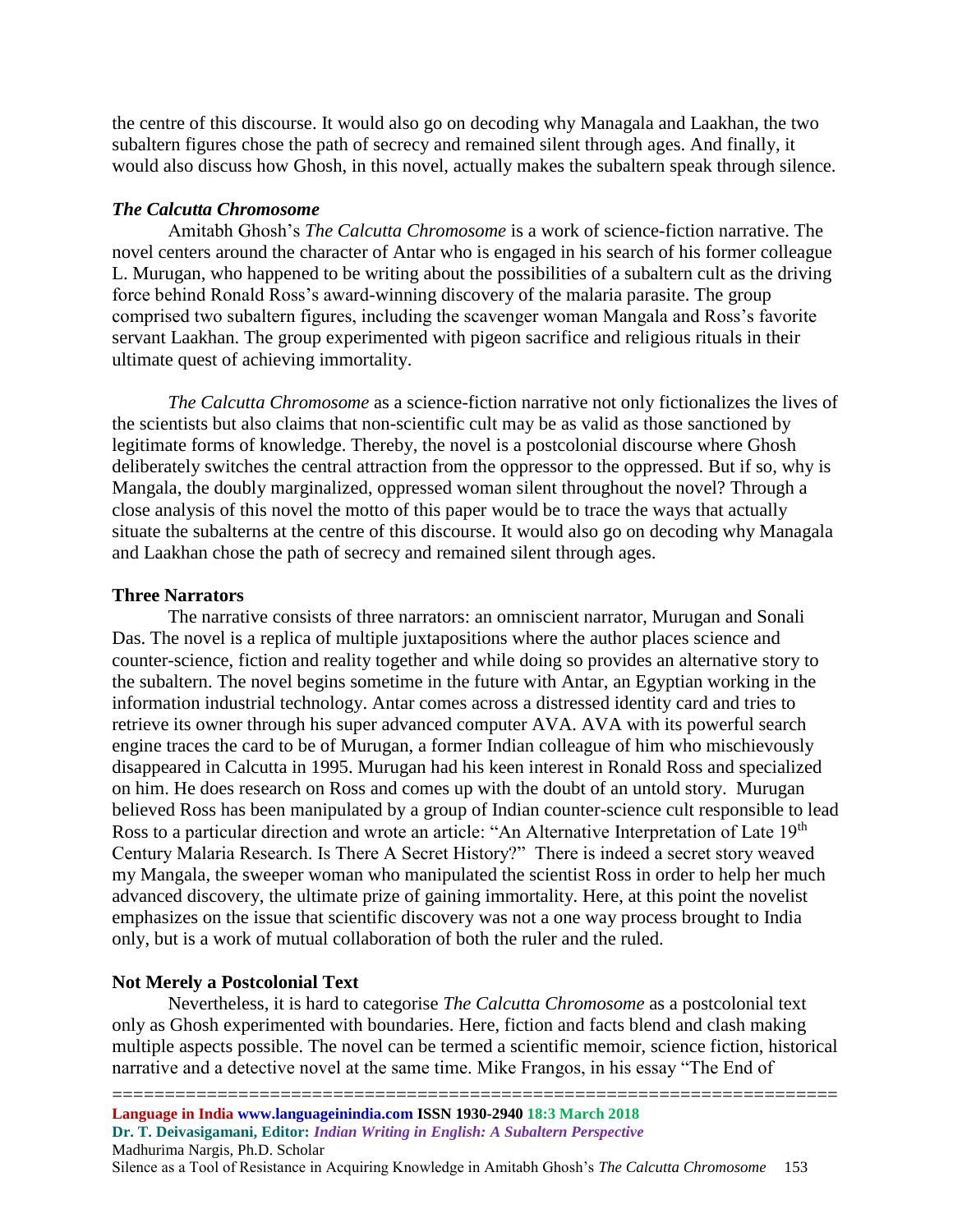Literature: Machine Reading and Amitabh Ghosh's The Calcutta Chromosome", states that this book is 'famously difficult to classify' (Frangos, 2). It contains history, the future (posthuman), the machine reading, the possibility of cultural history and so on. He mainly focuses on the representation of science and the digital technology that is used in the book. According to him, "the novel imagines a future of the digital in which the digital archive's capacity for nearly infinite storage allows the reader, in this case Antar, to achieve the perspective of the posthuman future" (Frangos,7). He also points out how digital technology, memory and digital archives are relevant to the historiography of this novel. Similar to Frangos's viewpoint, Diane Nelson in her essay, "A Social Science Fiction of Fevers, Delirium and Discovery: The Calcutta Chromosome, Colonial Laboratory, and the Postcolonial New Human", writes that this novel makes the reader think about the 'human' in new ways, a new human that seems to have some more technologybased characteristics. She also argues that in Ghosh's novel it is clearly stated that machine is using human and human activities are fully manipulated by machines. However, she focuses more on Ghosh's representation of the enrichment of colonial science laboratories and their use of advanced technology. On the one hand, she praises science and technology for making life easier while on the other she criticizes Western scientific history and Western colonizers' portrayal of the British colonizers as 'scientist' and colonized as 'mice and guinea pigs' (Nelson, 254). Thereby, according to Nelson the novel is a critique of the portrayal of Ronald Ross as the prototype of the trueborn 'scientist' and his act of not acknowledging indigenous help while using them illegally as guinea pigs.

Tabish Khair in his essay "Amitabh Ghosh's *The Calcutta Chromosome*: The Question of Subaltern Agency" writes, "What Ghosh does seek to do and largely succeeds in doing is to depict the *Coolies* (the subaltern in general term) as occupying a space". The term subaltern is derived from the work of the Italian Marxist Antonio Gramsci, who used it to designate non-elite social classes and groupings like the proletariat. Gayatri Chakravorty Spivak often insisted on the specific gendered forms of understanding. She has also noted the extent to which postcolonialist forms of analysis have, in their blind spots of gender issues, taken up traditional masculinist positions. Her contribution to the understanding of the subaltern state under colonialism was to expand its signification to include groups even more downgraded than the groups mentioned by Gramsci, and also those who do not figure on the social scale at all: for example, tribals or unscheduled classes, untouchables, and, within all these groups, women. Interestingly, Murugan's research work on Ronald Ross introduces Mangala a subaltern woman having scientific knowledge more than her Western contemporaries. According to Ranajit Guha the subaltern's participation in the nationalist movement is not included in the elitist historiography. Ghosh might have taken Guha's argument and added a new thought into it. Throughout the novel Ghosh emphasized on the issue of the contribution of the subaltern intelligence that is not acknowledged in Western historiography.

# **Delving Deep into Scientific Archives**

It is remarkable to see how Ghosh delves deep into the scientific archives, journals, Ross's memoir and letters to enlighten the contribution of the marginalized class in this scientific discovery and also emphasizes their exclusion from history. Mangala is after 'a technology for interpersonal transference', that would help them gain life after life through incarnation. The Austrian clinician Julius Von Wagner Jauregg was actually ahead of Ronald Ross on the malaria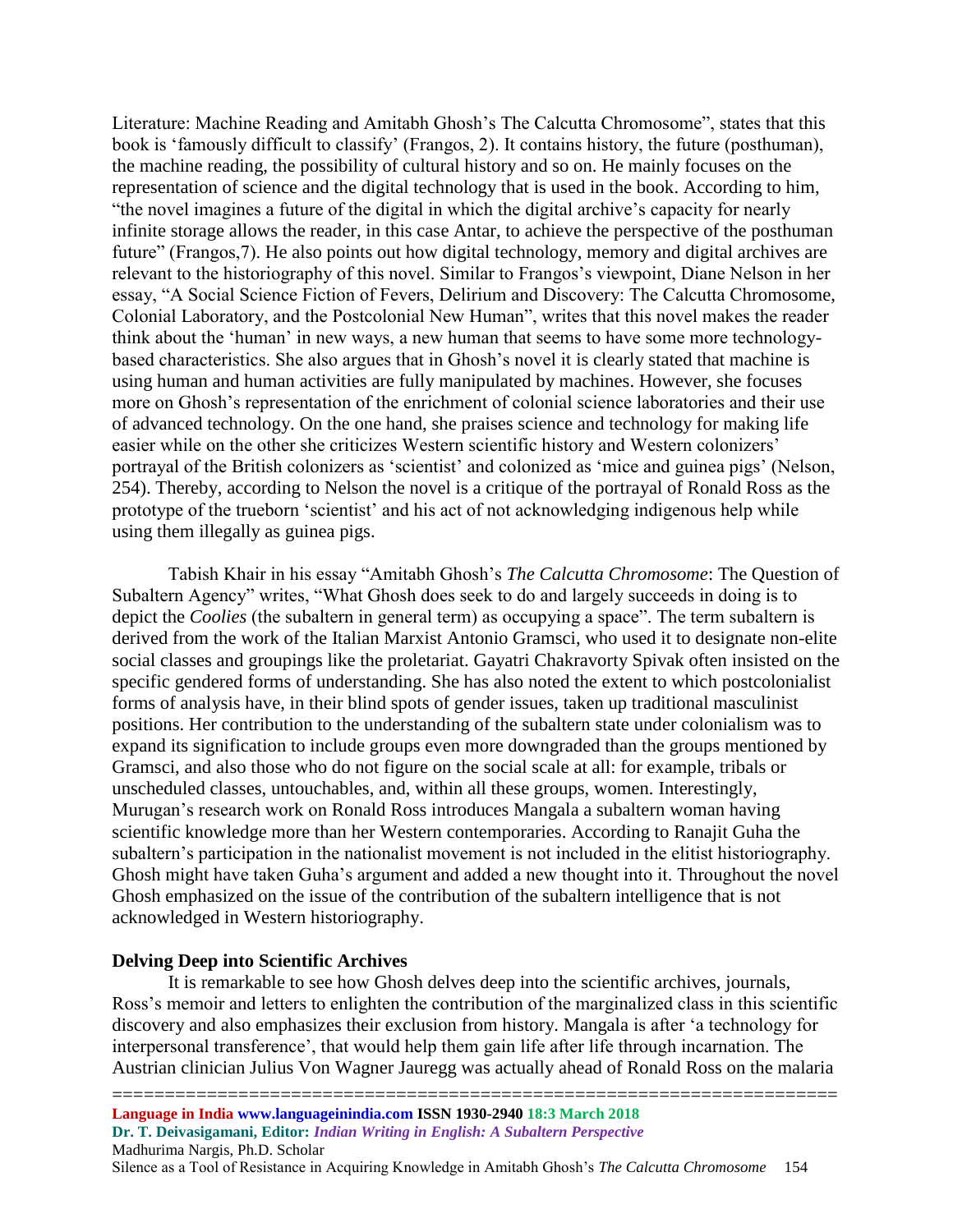research. He was working on the clue that artificially induced malaria could cure Syphilitic paresis. But even before Wagner, Mangala, herself suffering from syphilis had achieved remarkable success in this field. In 1995, Mangala chose the body of Mrs Aratounian and later on Tara's body, Antar's neighbour, also known as Urmila Roy. Laakhan, was reincarnated as Romen Halder in 1995 and again as Tara's helper Lucky. Simply put, they strategized a way of encoding knowledge and transforming it from one individual to another amidst utter silence and secrecy without any documentation or proof. The silencing of Mangala can be best described using Spivak's remarks on the 'native women' (like Mangala). Spivak finds in her "A Literary Representation of the Subaltern" that the native woman is doubly oppressed, caught between native patriarchy on the one hand and foreign masculinist-imperialist ideology on the other. So, when and how are the subalterns allowed to speak and generate knowledge in Ghosh's text?

# **Silence as a Tool of Resistance**

Knowledge, however, is a tricky term and Ghosh although silences Managala's knowledge, defends her silence by making it a tool of resistance to debunk the Western ideology of perceiving knowledge. Ghosh in his postcolonial narrative deliberately opposes Spivak's ideology of speaking on behalf of the subaltern. As a matter of fact, Ghosh entirely denounces the idea of documenting Mangala, the subaltern's dissident knowledge. To rely on Derrida's theory of deconstruction, our mental life consists not of concepts—not of solid, stable meanings—but of a continually changing play of signifiers. Every signifier consists of and produces more signifiers in a never-ending deferral, or postponement, of meaning: we seek meaning that is stable, but we can never really find it because we can never get beyond the play of signifiers. Thereby, knowledge, here, as a concept is fleeting and always being delayed and deferred. This is well illustrated when Murugan is explaining the logic of the counter-scientific cult:

Maybe this other team started with the idea that knowledge is self-contradictory; maybe they believed that to know something is to change it, therefore in knowing something, you've already changed what you think you know so you don't really know it at all: you only know its history. Maybe they thought that knowledge couldn't begin without acknowledging the impossibility of knowledge (*Calcutta* 103–104).

### **Network of Stories**

Claire Chambers in her essay "Network of Stories" writes that Murugan's identification of a knowledge that recognizes its own 'impossibility' draws both on postmodernist thought and on a strain of Hindu thought which indicates that accepting the fact that one cannot know everything is the first step towards knowledge. This philosophy is illustrated in the *Upanishads*, in which it is stated:

One thing, they say, is obtained from real knowledge; another, they say, from what is not knowledge. [...] He who knows at the same time both knowledge and notknowledge, overcomes death through not-knowledge, and obtains immortality through knowledge ( Sen, 128).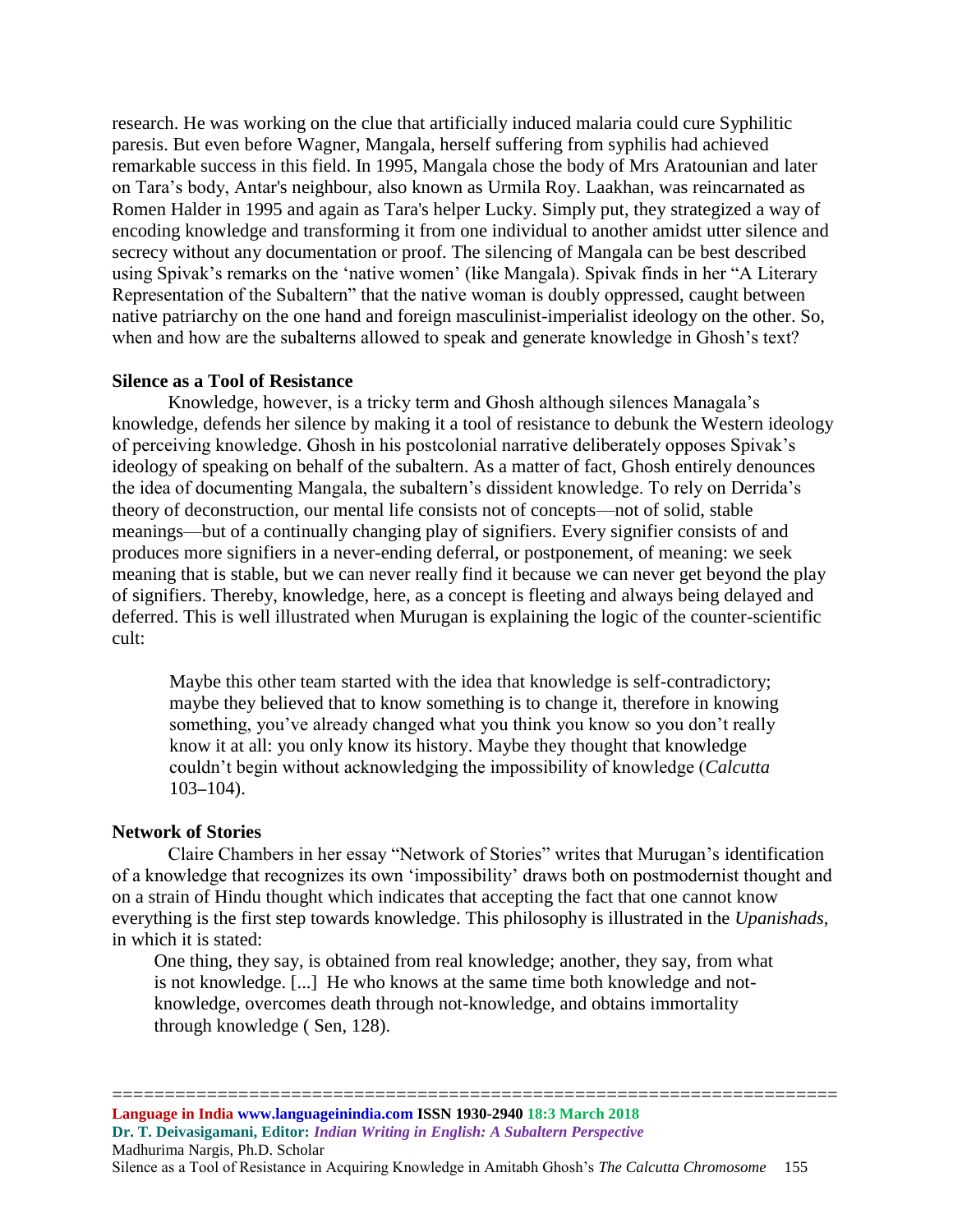Chambers also adds in her essay that the implication given both by this passage from the *Upanishads* and Ghosh's novel is that conventional knowledge is useful, but only when its limitations are recognized. However, Murugan indicates that language is insufficient to explain phenomena and inevitably changes the thing that it attempts to describe. He confirms this by arguing that the secret group "would in principle have to refuse all direct communication, straight off the bat, because to communicate, to put ideas into language, would be to establish a claim to *know* — which is the first thing that a counter-science would dispute" (*Calcutta* 103). Ghosh seems to be arguing that any claim to knowledge — whether it be historical, scientific, or aesthetic — is a construct, dependent on its cultural origins. This is not to say that the attempt to gain knowledge is a futile one, but that one must recognize the limitations of one's attempt from the outset. Thus, Murugan arrives at the contradictory, yet insightful, realization that "knowledge couldn't begin without acknowledging the impossibility of knowledge." Hence the idea of perceiving knowledge as a fixed identity is challenged by Ghosh as he shows the dynamic approaches of knowledge that keep on changing. Likewise, the Calcutta Chromosome is of a completely different chromosome. Instead of determining the nature of the DNA, it is unique and mutates. It not only resists empirical documentation but suspends the very concept of deeming knowledge as fixed and constant. Mangala's experiments with the disease and the nature of the Chromosome undermine the fixed and constructed notions of Western episteme while celebrates the fluidity and mutability of knowledge.

# **To Conclude**

I would like to conclude by saying that the urge of making Magala's knowledge public and preserved is denied by Ghosh and by doing so he actually uses her silence to be a potent medium to deconstruct the Eurocentric discourse of 'othering'. Silence is therefore posited in the novel as a radical alternative to the vociferous assertions of knowledge. Hence, the narrative is also a celebration of the Orient over the Occident by dismantling both the androgenic and Eurocentric sense of superiority. *The Calcutta Chromosome* is indeed a postcolonial novel that not only challenges but also resists the colonial voice through the voiceless colonized Indians where the 'phantom' of the subaltern looms large behind the actual discovery of the malaria research.

# **=================================================================== References**

Chambers, Claire. "Network of Stories: Amitabh Ghosh's *The Calcutta Chromosome*". [https://www.researchgate.net/publication/290956998\\_Networks\\_of\\_Stories\\_Amitav\\_Ghosh%27](https://www.researchgate.net/publication/290956998_Networks_of_Stories_Amitav_Ghosh%27s_The_Calcutta_Chromosome) s The Calcutta Chromosome. Web. 19 January 2018.

Frangos, Mike. "The End of Literarture: Machine Reading and Amitabh Ghosh's *The Calcutta Chromosome*". *Digitalhumanities.org*. University of Umea. Web. 16 january 2018. Ghosh, Amitabh. *The Calcutta Chromosome: A Novel of Fevers, Delirium and Discovery*.

New Delhi: Ravi Dayal,1996.

Khair, Tabish. "Amitabh Ghosh's *The Calcutta Chromosome*: The Question of Subaltern Agency". *Amitabh Ghosh: A Critical Companion*. Ed. Tabish Khair. 142-161.

Nelson, Diane. "A Social Science Fiction of Fevers, Delirium and Discovery: The Calcutta Chromosome, Colonial Laboratory, and the Postcolonial New Human". *Jstor.org.* SF-TH Inc, July 2003. JSTOR. 15 January 2018.